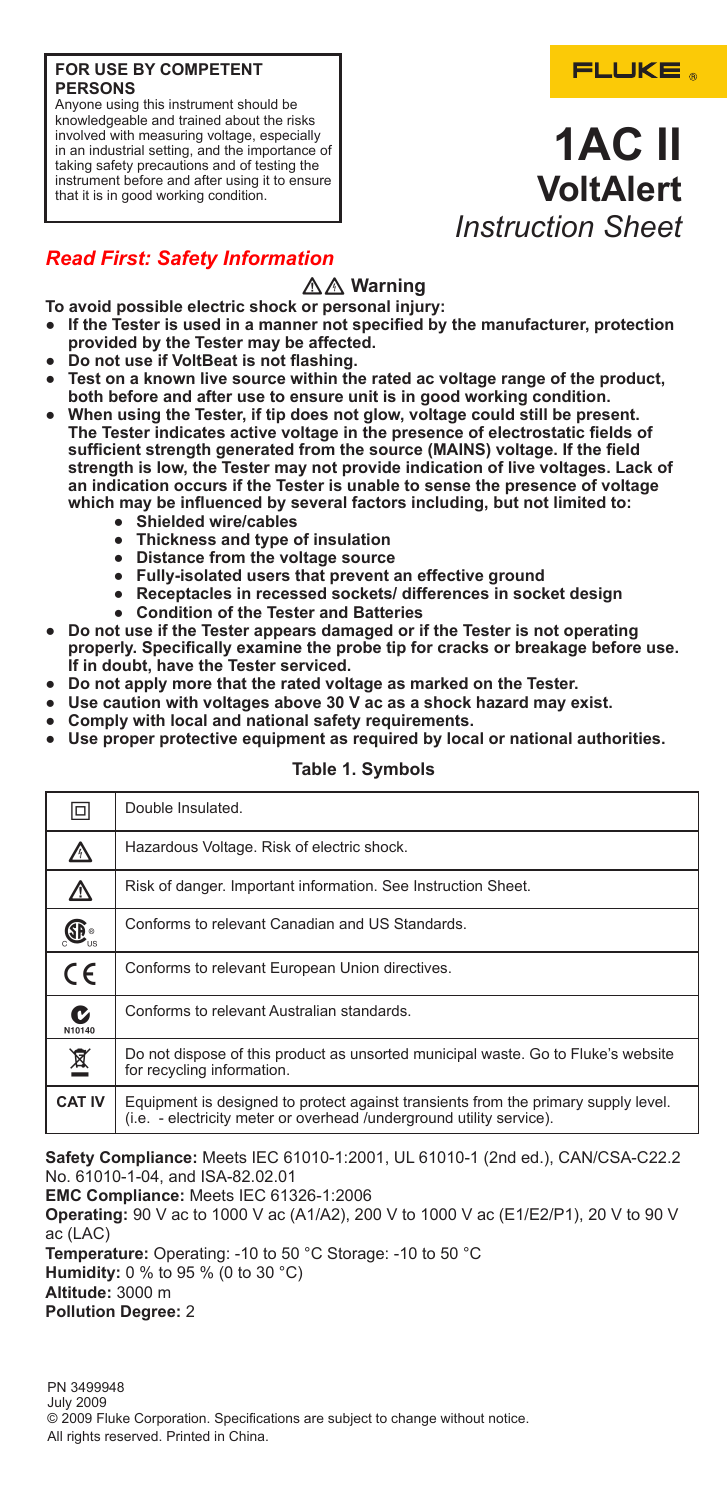# *Operating Instructions*

### *Turning the Tester On*

Momentarily press the green button. Listen for a double beep to confirm activation. A continual VoltBeat flash visually indicates the Tester is active.

### *Turning the Tester Off*

Press and hold the green button for more than half a second. Listen for a long halfsecond beep to confirm deactivation of the Tester. The absence of the VoltBeat flash indicates the Tester is inactive.

### *VoltBeat (System Self-Test)*

VoltBeat is a self-test feature for visual confirmation of battery and system integrity, and power on. It provides a double-flash every two seconds during normal operation.

### *Checking for the Presence of AC Voltage*

Placing the tip of the unit near an ac voltage produces a steady glow at the tip and, if enabled, a continual beep.

### *Auto Power Off*

After about five minutes of non-use, the Tester automatically powers off to save battery life. A double beep, followed by a longer, single beep, provides audible indication that the Tester has powered off. The absence of the VoltBeat flash serves as a visual power-off indication.

### *Disabling the Beeper*

Disable the beeper by holding the green button down for more than two seconds during power up. To enable the beeper again, turn the Tester off, and then turn it on.

### *Low Battery Indication*

When the battery voltage drops below two volts, VoltBeat provides visual indication by stopping the VoltBeat flash. Replace with two AAA (LR3) batteries.

### *Cleaning*

Clean with damp cloth.

### *Contacting Fluke*

- **●** Technical Support USA: 1-800-44-FLUKE (1-800-443-5853)
- **●** Calibration/Repair USA: 1-888-99-FLUKE (1-888-993-5853)
- **●** Canada: 1-800-36-FLUKE (1-800-363-5853)
- **●** Anywhere in the world: +1-425-446-5500

Or, visit Fluke's website at www.fluke.com.

To register your product, visit http://register.fluke.com. To view, print, or download the latest manual supplement, visit http://us.fluke.com/usen/support/manuals.

### **LIMITED WARRANTY AND LIMITATION OF LIABILITY**

This Fluke product will be free from defects in material and workmanship for two years from the date of purchase. This warranty does not cover fuses, disposable batteries, or damage from accident, neglect, misuse, alteration, contamination, or abnormal conditions of operation or handling. Resellers are not authorized to extend any other warranty on Fluke's behalf. To obtain service during the warranty period, contact your nearest Fluke authorized service center to obtain return authorization information, then send the product to that Service Center with a description of the problem. THIS WARRANTY IS YOUR ONLY REMEDY. NO OTHER WARRANTIES, SUCH AS FITNESS FOR A PARTICULAR PURPOSE, ARE EXPRESSED OR IMPLIED. FLUKE

IS NOT LIABLE FOR ANY SPECIAL, INDIRECT, INCIDENTAL OR CONSEQUENTIAL DAMAGES OR LOSSES, ARISING FROM ANY CAUSE OR THEORY. Since some states or countries do not allow the exclusion or limitation of an implied warranty or of incidental or consequential damages, this limitation of liability may not apply to you.

> Fluke Corporation P.O. Box 9090 Everett, WA 98206-9090 U.S.A.

Fluke Europe B.V. P.O. Box 1186 5602 BD Eindhoven The Netherlands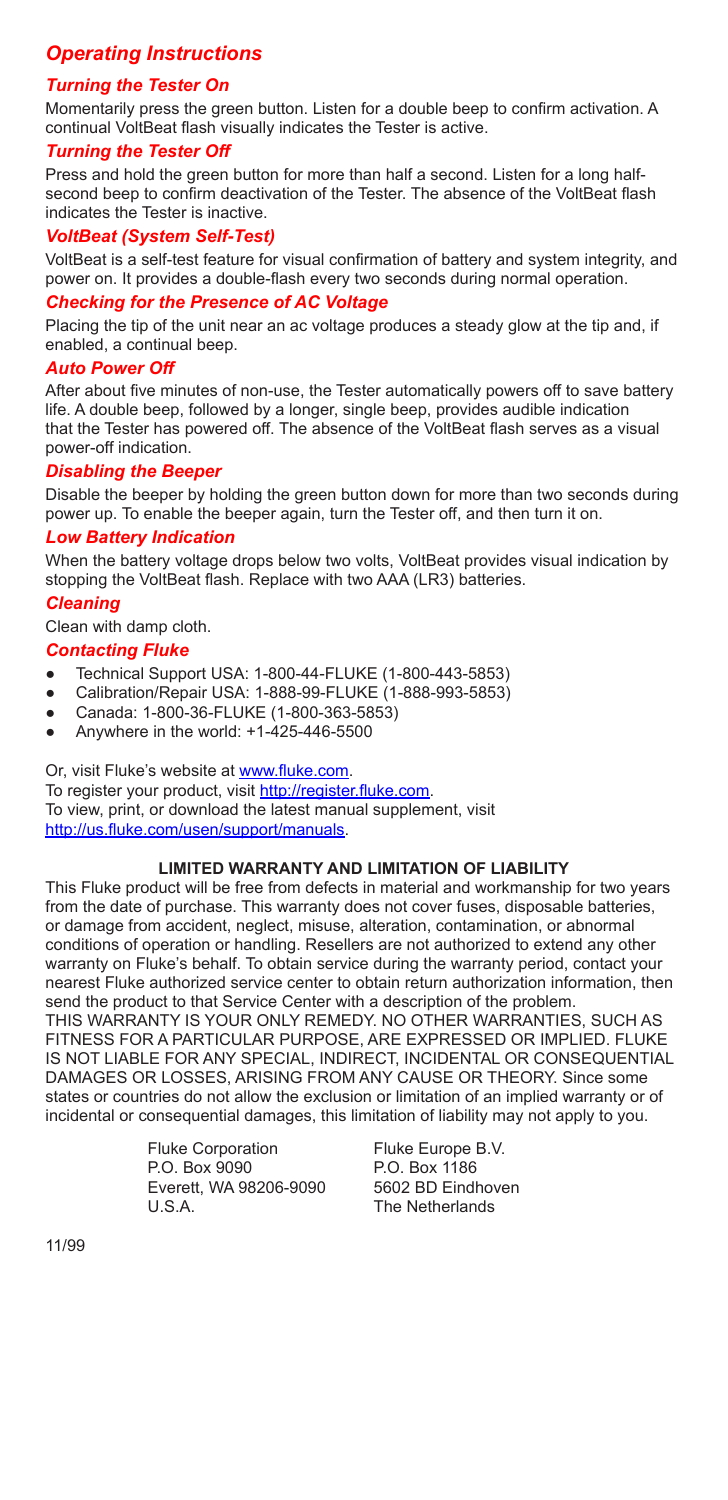**PARA USO DAS PESSAS COMPETENTES** Qualquer pessoa que use este instrumento deve estar bem informada e treinada quanto aos riscos envolvidos na medição de tensão, especialmente em um ambiente industrial, e quanto à importância de adotar medidas de precaução de segurança e de testar o instrumento antes e depois de usá-lo para garantir que esteja em boas condições de funcionamento.

# FLUKE.

# **1AC II VoltAlert** *Folha de instruções*

# *Leia primeiro: Informações de segurança*

# $\mathbb{A}\mathbb{A}$  Cuidado

**Para evitar choque elétrico ou lesão pessoal:**

- **● Se o Instrumento de teste for usado de maneira não especificada pelo fabricante, a proteção fornecida pelo instrumento de teste pode ser prejudicada.**
- **● Não use se VoltBeat não estiver piscando.**
- **● Teste em uma fonte ativa conhecida no intervalo de tensão CA nominal do produto, tanto antes quanto depois do uso para garantir que a unidade esteja em boas condições de funcionamento.**
- **● Ao usar o Instrumento de teste, se a ponta não se acender, pode ainda haver tensão presente. O Instrumento de teste indica tensão ativa na presença de campos eletrostáticos de intensidade suficiente gerados da tensão da fonte (REDE). Se a intensidade do campo for baixa, o Instrumento de teste pode não fornecer indicação de tensões ativas. A falta de indicação ocorre se o Instrumento de teste não conseguir detectar a presença de tensão, o que pode ser influenciado por vários fatores, inclusive, entre outros:**
	- **● Fiação/cabos blindados**
	- **● Espessura e tipo de isolamento**
	- **● Distância da fonte de tensão**
	- **● Usuários totalmente isolados que impedem uma ligação eficaz à terra ● Receptáculos em soquetes rebaixados / diferenças de design entre soquetes**
	- **● Condição do Instrumento de teste e das pilhas**
- **● Não use se o Instrumento de teste parecer danificado ou se não estiver funcionando corretamente. Examine especificamente a ponta da sonda quanto a rachaduras e rupturas antes de usar. Em caso de dúvida, solicite a manutenção do Instrumento de teste.**
- **● Não aplique tensão superior à nominal, conforme marcado no Instrumento de teste.**
- **● Tome cuidado com tensões acima de 30 V CA, visto que existe risco de choque.**
- **● Acate os requisitos de segurança locais e nacionais.**
- **● Use equipamento de proteção apropriado, conforme exigido pelas autoridades locais e nacionais.**

| 冋             | Isolamento duplo.                                                                                                                                                                       |
|---------------|-----------------------------------------------------------------------------------------------------------------------------------------------------------------------------------------|
| ⚠             | Tensão perigosa. Risco de choque elétrico.                                                                                                                                              |
| ⚠             | Perigo. Informações importantes. Consulte a folha de instruções.                                                                                                                        |
| Œ.            | Em conformidade com os padrões pertinentes do Canadá e dos EUA.                                                                                                                         |
| $C \in$       | Em conformidade com as diretivas pertinentes da União Européia.                                                                                                                         |
| C<br>N10140   | Em conformidade com os padrões australianos pertinentes.                                                                                                                                |
| 凰             | Não descartar este produto no lixo comum. Ver as informações de reciclagem no<br>site da Fluke.                                                                                         |
| <b>CAT IV</b> | O equipamento foi projetado para proteger contra regimes transitórios do nível de<br>alimentação primária. (isto é, contador de eletricidade ou servico público aéreo/<br>subterrâneo). |

### **Tabela 1. Símbolos**

**Conformidade com segurança:** acata IEC 61010-1:2001, UL 61010-1 (2ª ed.), CAN/ CSA-C22.2 No. 61010-1-04 e ISA-82.02.01 **Conformidade com EMC:** acata IEC 61326-1:2006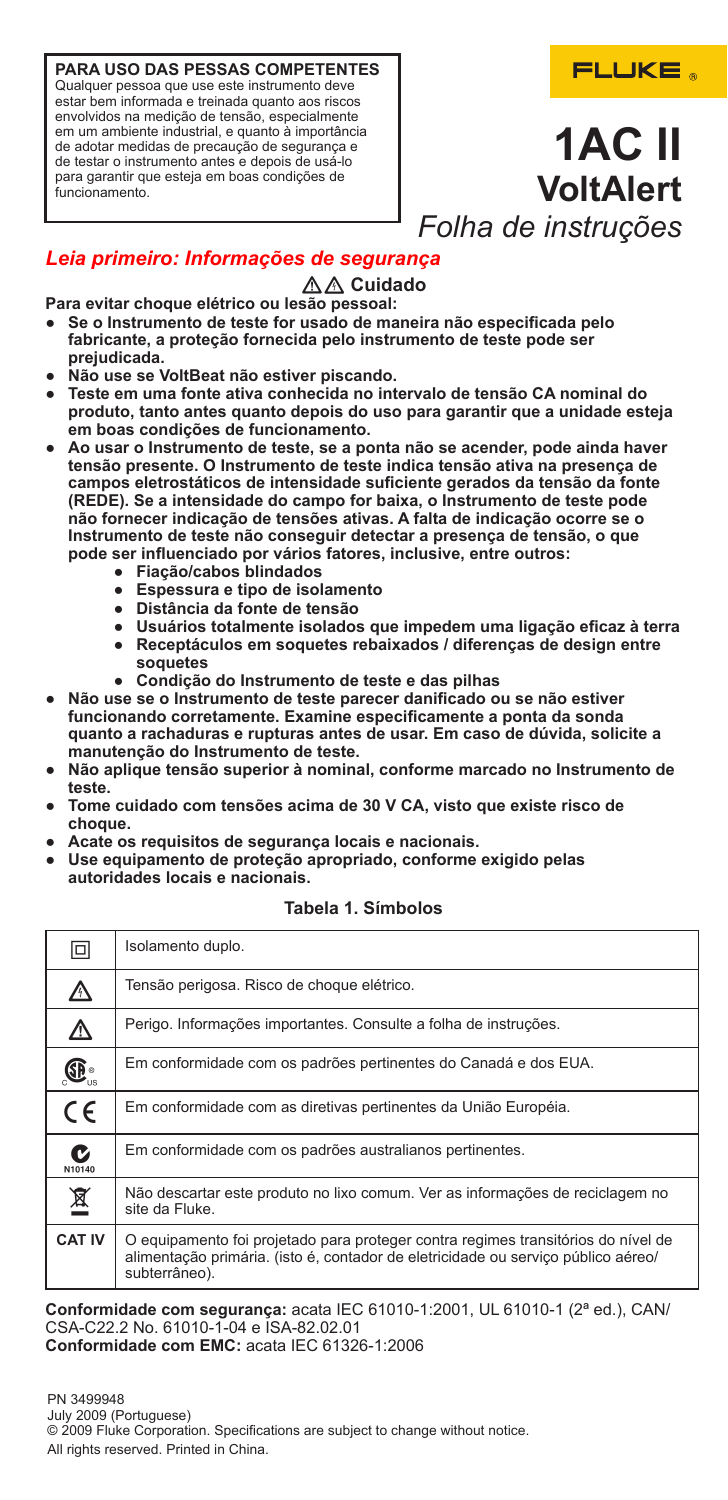**Operação:** 90 V CA a 1000 V CA (A1/A2), 200 V a 1000 V CA (E1/E2/P1), 20 V a 90 V CA (LAC) **Temperatura:** Operação: -10°C a 50°C Armazenamento: -10°C a 50°C **Umidade:** 0% a 95% (0°C a 30°C) **Altitude:** 3.000 m **Grau de poluição:** 2

## *Instruções de operação*

### *Como ligar o Instrumento de teste*

Pressione brevemente o botão verde. Ouça um bipe duplo em confirmação à ativação. VoltBeat piscando continuamente indica visualmente que o Instrumento de teste está ativo.

### *Como desligar o Instrumento de teste*

Mantenha o botão verde pressionado por mais de meio segundo. Ouça um bipe longo, de meio segundo, em confirmação à desativação do Instrumento de teste. Quando VoltBeat não está piscando, isso indica que o Instrumento de teste está inativo.

### *VoltBeat (Autoteste do sistema)*

VoltBeat é um recurso de autoteste para confirmação visual da integridade do sistema e da pilha e da ativação do instrumento. Ele pisca duas vezes a cada dois segundos durante a operação normal.

### *Verificação da presença de tensão CA*

Colocar a ponta da unidade próximo a uma tensão CA produz um brilho contínuo na ponta e, se ativado, um bipe contínuo.

### *Desligamento automático*

Depois de cerca de cinco minutos de inatividade, o Instrumento de teste se desliga automaticamente para economia de pilha. Um bipe duplo, seguido de um bipe único e longo, indica sonoramente que o Instrumento de teste foi desligado. Quando VoltBeat não está piscando, isso indica visualmente que o instrumento está desligado.

### *Como desativar a emissão de aviso sonoro (bipe)*

Desative a emissão de aviso sonoro mantendo o botão verde pressionado por mais de dois segundos durante a ativação. Para voltar a ativar a emissão de aviso sonoro, desligue o Instrumento de teste e volte a ligá-lo.

### *Indicação de pilha fraca*

Quando a tensão da pilha cai abaixo de dois volts, o VoltBeat fornece uma indicação visual parando de piscar o VoltBeat. Substitua por duas pilhas AAA (LR3).

### *Limpeza*

Limpe com um pano úmido.

### *Como contatar a Fluke*

- **●** Suporte técnico nos EUA: 1-800-44-FLUKE (1-800-443-5853)
- **●** Calibração/reparos nos EUA: 1-888-99-FLUKE (1-888-993-5853)
- **●** Canadá: 1-800-363-5853 (1-800-36-FLUKE)
- **●** Em outros países: +1-425-446-5500

Ou, visite o site da Fluke: www.fluke.com.

Para registrar produtos, acesse o site http://register.fluke.com. Para exibir, imprimir ou baixar o suplemento mais recente do manual, visite o site http://us.fluke.com/usen/support/manuals.

### **GARANTIA LIMITADA E LIMITAÇÃO DE RESPONSABILIDADE**

A Fluke garante que este produto não apresentará defeitos de material nem de mãode-obra durante o prazo de 2 (dois) anos da data da compra. Esta garantia não cobre fusíveis, baterias ou pilhas descartáveis, nem danos devidos a acidente, negligência, uso inadequado, alterações, contaminação, ou condições anormais de operação ou manuseio. Os revendedores não estão autorizados a ampliar de nenhuma forma a garantia em nome da Fluke. Para obter serviços durante o prazo da garantia, contate o centro de assistência técnica autorizado Fluke mais próximo e peça informações sobre autorização de devolução. Depois disso, mande o produto para esse Centro de Assistência Técnica e inclua uma descrição do problema.

ESTA GARANTIA É O ÚNICO RECURSO DO COMPRADOR. NÃO É CONCEDIDA NENHUMA OUTRA GARANTIA, EXPRESSA OU IMPLÍCITA, TAL COMO GARANTIA DE ADEQUAÇÃO DO PRODUTO PARA UM DETERMINADO FIM. A FLUKE NÃO SE RESPONSABILIZA POR NENHUM DANO OU PERDA INCIDENTAL OU CONSEQÜENTE QUE POSSA OCORRER POR QUALQUER MOTIVO OU QUE SEJA DECORRENTE DE QUALQUER TEORIA JURÍDICA. Como alguns estados ou países não permitem a exclusão ou limitação de uma garantia implícita, nem de danos incidentais ou conseqüentes, esta limitação de responsabilidade pode não ser aplicável ao seu caso.

> Fluke Corporation P.O. Box 9090 Everett, WA 98206-9090, EUA. E.U.A.

Fluke Europe B.V. P.O. Box 1186 5602 BD Eindhoven The Netherlands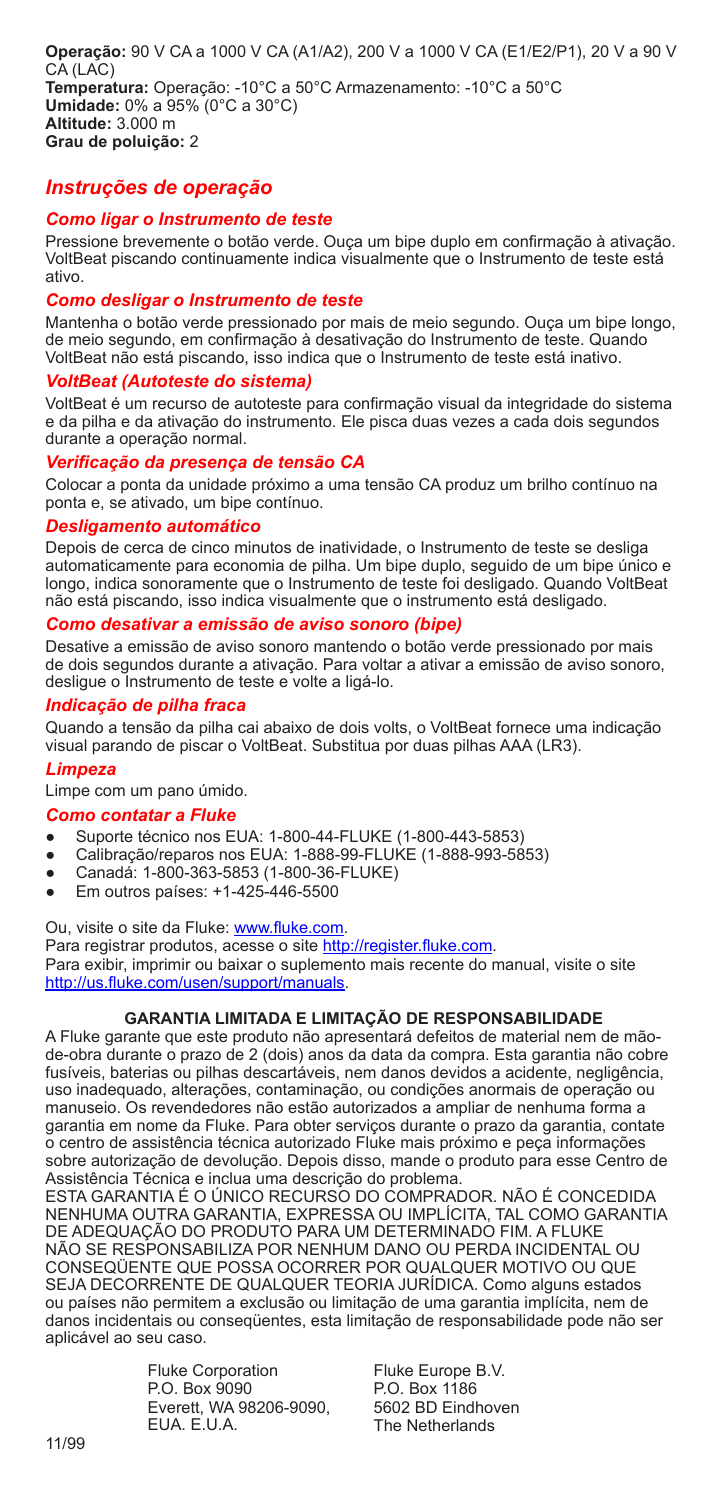有資格者用 本器を使用する人は電圧を測定する場合 特に工業的な設定時に遭遇する危険、およ び安全性の注意と良好な作動状態にあるこ とを使用の前後で本器の試験をする重要性を 理解し、安全に関する教育を受けていなけれ ーム<br>ばなりません。

# **1AC II VoltAlert** 取扱説明書

# はじめにお読みください:安全にご利用いただくために

## WX 警告

- 起こりうる感電または身体への損傷を防止するために:
- **●** 本器を製造元の指示通りに使用しないと本器の保護機能が損なわれる可能性があ ります。
- 
- VoltBeat が点滅していないは使用しないでください。<br>● 本器の定格 AC 電圧レンジ内で既知の電源を試験し、使用の前後で本器が良好な ——作動状態にあることを確認してください。<br>● 本器の使用中、チップが点灯していなくても、電圧が存在する可能性があります。
- ソース (電源) 電圧から発生する十分な強度の静電気が存在すると本器はアクティ ブな電圧を示します。静電気強度が小さいと、本器はライブ電圧を表示しません。 本器が電圧の存在を検出できない場合は表示されません。それは次のような幾つか の要因に影響されるためですが、次のことには限定されません:
	- **\*** ニールドされたワイヤ / またはケーブル
	- **●** 絶縁の厚さと材質
	- **●** 電圧源からの距離
	- **●** 実質的な接地のない完全に絶縁されたユーザー
	- **●** 埋め込み型のソケット/ソケット・デザインの相違
		- **●** 本器と電池の状態
- **●** 本器の故障が疑われる場合や本器が正常に作動していない場合は使用しないでくだ さい。特にプローブの先端が欠けていたり、破損していないかを使用する前に調べ てください。疑いがある場合は、本器の保守点検をしてください。
- **●** 本器に明記されている定格を超える電圧を印加しないでください。
- **●** 30 V AC を超える電圧は感電事故が起こりえるとした注意が必要です。
- **●** 地域または国の安全要件に従ってください。
- **●** 地域または国家当局から要求される適切な保護機器を使用してください。

表 1 記号

| 冋             | 二重絶縁                                                                      |
|---------------|---------------------------------------------------------------------------|
| ⚠             | 危険な電圧、感電の危険性があります。                                                        |
| ⚠             | <b>危険、重要な情報、取扱説明書を参照してください。</b>                                           |
| Œ.            | 関連するカナダおよび米国の規格に準拠しています。                                                  |
| $\epsilon$    | 欧州共同体規格準拠                                                                 |
| C<br>N10140   | 関連するオーストラリアの規格に準拠。                                                        |
| 亙             | この製品は、産業廃棄物対象です。地域のごみとして廃棄しないで下さい。リサイ<br>クルの情報については、フルークの Web サイトをご覧ください。 |
| <b>CAT IV</b> | 本器は一次雷源レベルからのトランジェントに対して保護されています。(実例 -<br>雷力計または オーバヘッド /地下のユーティリティ)。     |

準拠する安全規格:IEC 61010-1:2001、UL 61010-1 (第 2 版)、CAN/CSA-C22.2 No. 61010-1-04、および ISA-82.02.01 に適合 EMC 準拠:IEC 61326-1:2006 に適合 作動電圧:90 V AC ~ 1000 V AC (A1/A2)、200 V ~ 1000 V AC (E1/E2/P1)、20 V  $-90$  V AC (LAC) 温度:作動:-10 ~ 50 ℃、保存:-10 ~ 50 ℃ 湿度:0% ~ 95 % (0 ~ 30 ℃) 高度:3000 m 汚染度:2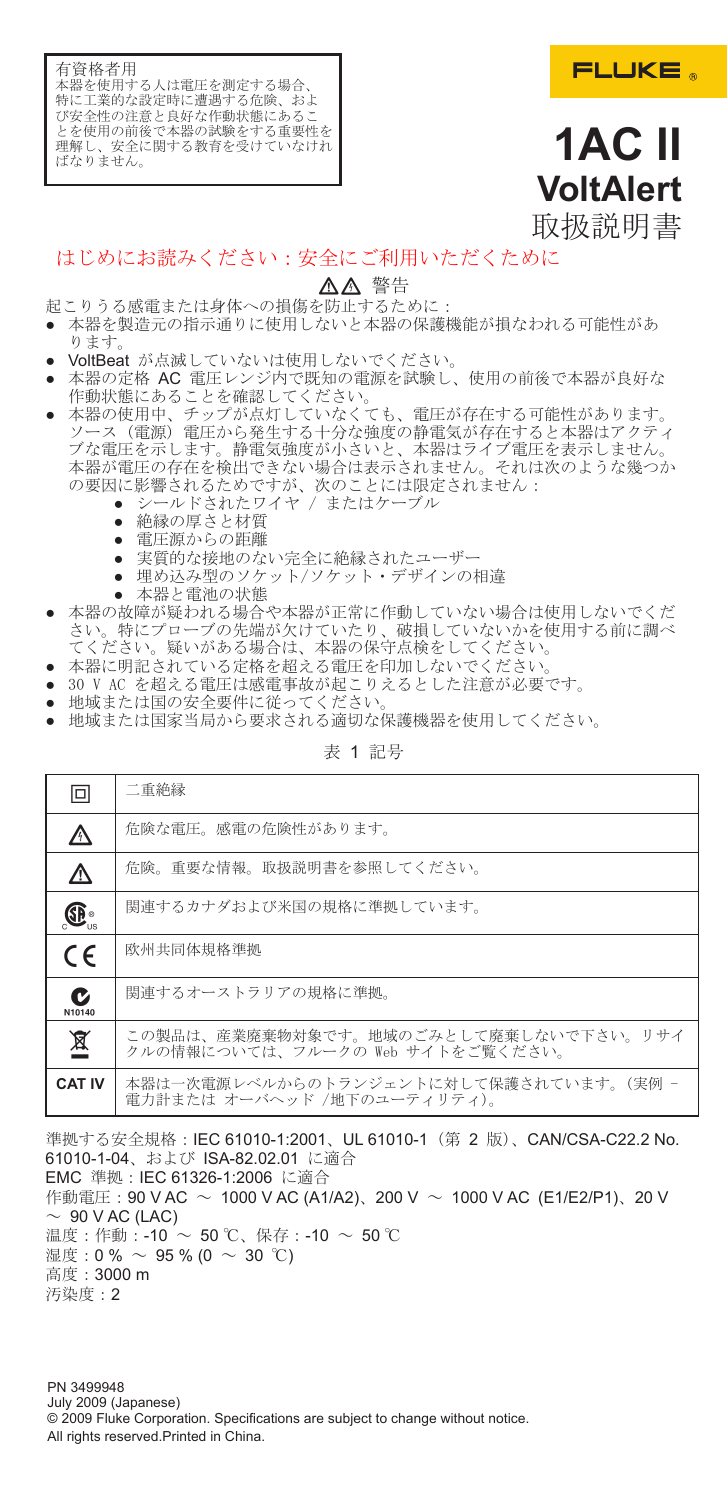### 操作の説明

### 本器の電源投入

グリーンのボタンを押します。短く 2 回のビープ音が鳴り、作動を確認できます。そ の後 VoltBeat が点滅するので、視覚的に本器が作動していることがわかります。

### 本器の電源切断

グリーンのボタンを 0.5 秒以上押し続けます。約 0.5 秒のビープ音が鳴り本器が停 止したことがわかります。VoltBeat が点滅しないことは本器が作動していないことを 示します。

### *VoltBeat* (システムの自己試験)

VoltBeat は電池およびシステムの完全性、および電源オンの視覚的確認をする自己試 験機能です。正常な作動中は 2 秒ごとに短く点灯します。

### *AC* 電圧の存在のチェック

本器の先端を AC 電圧に近づけると先端が点灯し、電圧を検知すると連続点灯しま す。

#### 自動電源オフ

5 分間使用しないと、本器は自動的に電源をオフして節電します。長いビープ音の後 に短いビープ音がした場合は本器の電源がオフしたことを示します。VoltBeat が点灯 しないことは電源が入っていないことを視覚的に示します。

### ビープ音を無効にする

ビープ音を無効にするには電源投入時に 2 秒を超えてグリーンボタンを押し続けて ください。ビープ音を元通り有効にするには、本器の電源を切った後、電源を入れま す。

### 電池電圧低下の表示

電池電圧が 2 V 未満に低下すると、VoltBeat は点滅しなくなります。2 個の単 4 (LR3) 電池を交換してください。

### クリーニング

湿った布で拭いてください。

### *Fluke* の連絡先

- **●** テクニカルサポート 米国: 1-800-44-FLUKE (1-800-443-5853)
- **●** 校正/修理 米国:1-888-99-FLUKE (1-888-993-5853)
- 日本:03-3434-0181<br>● *その*他諾外国・**+1-4**2
- **●** その他諸外国:+1-425-446-5500

または、フルークの Web サイト www.fluke.com をご覧ください。 製品の登録には、http://register.fluke.com をご利用ください。 最新マニュアルの補足を表示、印刷、あるいはダウンロードするには http://us.fluke.com/usen/support/manuals をご覧ください。

#### 保証および責任

この Fluke 社製品は、発送日から 2 年間、材料および製造上の欠陥のないことを保 証します。この保証は、ヒューズ、消耗品である電池、偶発的な事故・天災に基づく本 品への損傷、操作上、取扱い上の不注意、誤使用、又は、普通でない状況下から生ず る本品への損傷に関しては適用されません。販売代理店は、その他いかなる保証も、 フルークを代表して、あるいはフルークに代わって、約束することを許されておりま せん。保証期間中にサービスをお受けになる必要が生じた時は、故障内容を本品に添 えて、最寄りのサービス・センターへお送り下さい。

この保証は、お客様に対する唯一の保証です。特定の目的に対する適合性といった、 その他いかなる保証を意味するものでも、また暗示するものでもありません。フルー クは、なんらかの理由、又は理論に起因して生ずる、いかなる特別な損傷又は損失、 間接的な損傷又は損失、偶発的な損傷又は損失、又は必然的な損傷又は損失に対し、 責任を負うものではありません。州 (米国) また国によっては、暗示的な保証の除外 又は制限、あるいは偶然的、必然的な損傷の除外又は制限を認めていない場合があり ます。この場合、この責任の制限はお客様に適用されません。

> Fluke Corporation P.O. Box 9090 Everett, WA 98206-9090 U.S.A.

Fluke Europe B.V. P.O. Box 1186 5602 BD Eindhoven The Netherlands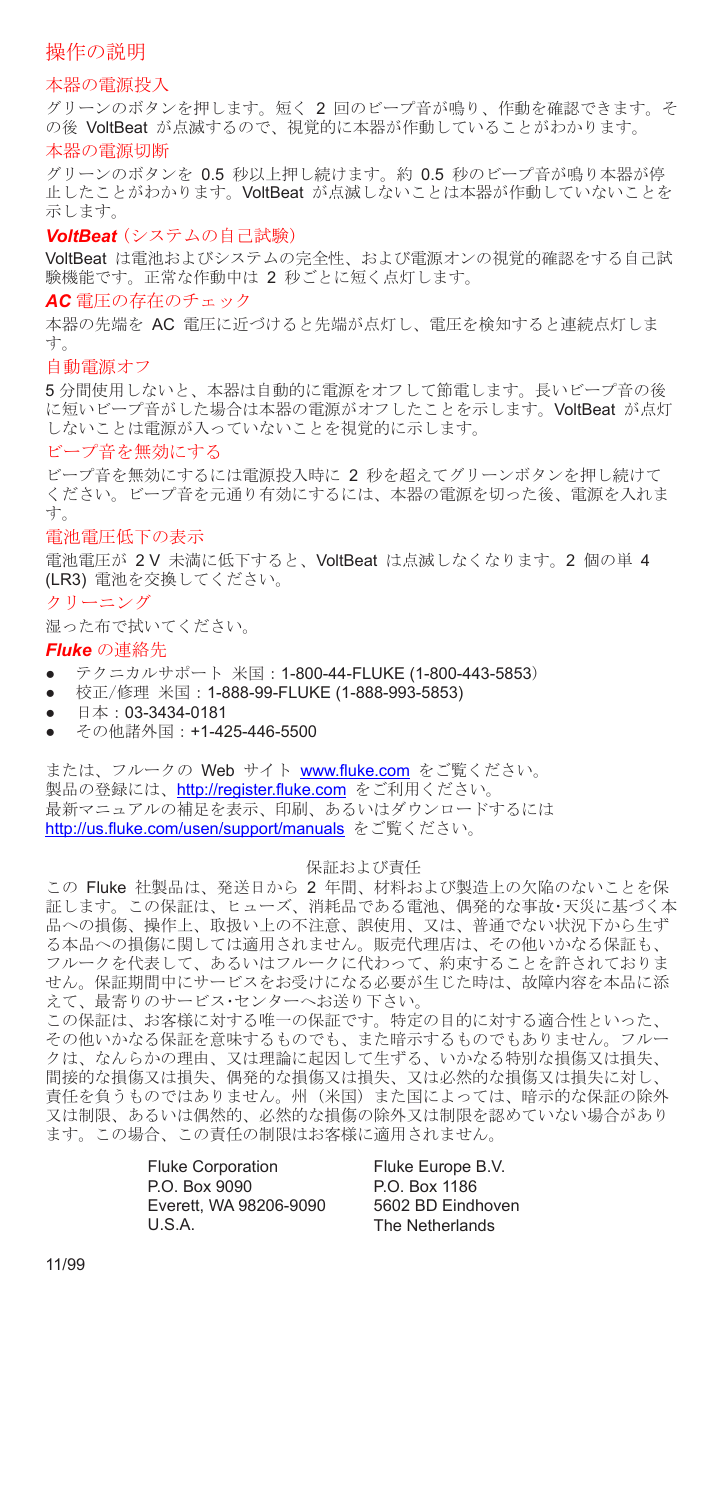### 僅供主管人員使用 使用本儀錶的人員應具備相關知識並已接受訓 練,瞭解測量電壓(尤其是工業設定)的相關<br>風險,以及採取安全預防措施和使用儀錶前先 進行測試的重要性,以確保儀錶可正常運作。



# **1AC II VoltAlert** 說明書

# 請先閱讀:安全資訊

# WX 警告

為了避免造成觸電或人身傷害:

- **●** 如果未依製造商指示的方式使用測試儀,可能會影響測試儀提供的保護功能。
- **●** 如果 VoltBeat 沒有閃爍,則請勿使用。
- **●** 在產品的額定交流電壓範圍內,於使用前後對已知通電的來源進行測試,以確保裝置 可正常運作。
- **●** 在使用測試儀時,如果尖端未亮起,表示仍可能有電壓。測試儀指出來源(市電)電壓 産生強度足夠的靜電場中有有效電壓。如果靜電場強度偏低,測試儀可能會指出沒有通<br>電電壓。如果測試儀無法感測到電壓而未產生指示,可能是受到以下幾個因素的影響, 包括但不限於:
	- **●** 遮蔽電線/纜線
	- **絕緣** 厚度與類型
	- **●** 與電壓來源的距離
	- **●** 使用者採用完全絕緣裝備,而無法有效接地
	- **●** 凹槽中的插座/插槽設計不同
	- **●** 測試儀與電池的狀況
- **●** 如果測試儀看起來已經損壞或測試儀無法正常運作,則請勿使用。特別檢查探針尖端是 否有裂痕或斷裂。如果有疑慮,請將測試儀送修。 **●** 請勿施加超出測試儀上標明的額定電壓。
- 
- **●** 電壓在 30 伏特交流電以上時可能有觸電的危險,應格外小心操作。
- **●** 符合當地和全國性安全規範。
- **●** 應按照當地或國家主管機關的規定使用適當的防護設備。

表 1.符號

| 回             | 雙重絕緣。                                            |
|---------------|--------------------------------------------------|
| ⚠             | 危險電壓。有造成觸雷的危險。                                   |
| ∆             | 有危險。重要資訊。 請參閱說明書。                                |
| Œ.            | 符合加拿大及美國相關標準。                                    |
| $C \in$       | 符合歐盟 (European Union) 的指導規範。                     |
| C<br>N10140   | 符合澳洲相關標準。                                        |
| 亙             | 請勿將本產品與未經分類處理的都市廢棄物一起丟棄。請瀏覽 Fluke 網站以瞭<br>解回收資訊。 |
| <b>CAT IV</b> | 本設備的設計旨在防止主要供電產生瞬變電壓。(例如電錶或空中/地下公用事<br>業)        |

安全法規遵循:符合 IEC 61010-1:2001、UL 61010-1(第 2 版)、CAN/CSA-C22.2 No. 61010-1-04 和 ISA-82.02.01

EMC 法規遵循:符合 IEC 61326-1:2006 操作:90 V 交流電至 1000 V 交流電 (A1/A2)、200 V 至 1000 V 交流電 (E1/E2/P1)、 20 V 至 90 V 交流電 (LAC) 溫度: 操作: -10 至 50 ℃; 儲存: -10 至 50 ℃ 濕度:0 % 至 95 %(0 至 30 °C) 海拔:3000 m 污染保護等級:2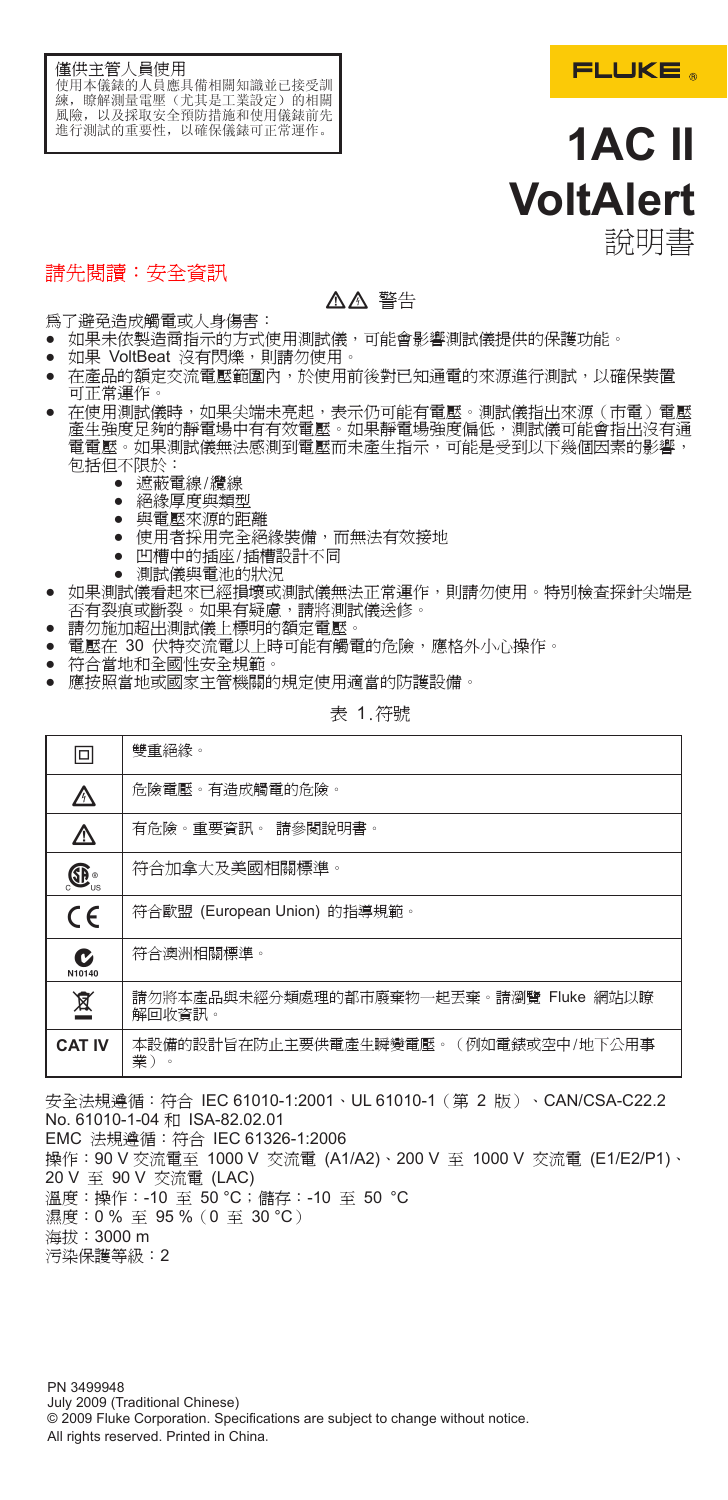### 操作說明

### 開啟測試儀電源

短暫按下綠色按鈕。您會聽到確認啟動的兩聲嗶聲。VoltBeat 會持續閃爍,表示測試儀 已啟動。

關閉測試儀電源

按住綠色按鈕超過半秒。您會聽到確認測試儀已關機的一聲長嗶聲(長度約半秒)。 VoltBeat 不會閃爍,表示測試儀已關機。

### *VoltBeat*(系統自我測試)

VoltBeat 是一種自我測試功能,針對電池與系統完整性以及電源啓動提供視覺確認。在 正常運作期間,它會每隔兩秒閃爍兩下。

### 檢查是否有交流電壓

將裝置的尖端置於靠近交流電壓的位置時,尖端會穩定亮起,並連續發出嗶聲(如果已 啟用)。

### 自動關閉電源

在閒置約五分鐘後,測試儀會自動關機,以節省電池電力。您會聽到兩聲嗶聲,然後一 聲長嗶聲,指出測試儀已關機。而 VoltBeat 也不會再閃爍,表示測試儀已關機。

#### 停用蜂鳴器

在電源啓動的情況下按住綠色按鈕超過兩秒即可停用蜂鳴器。若要再次啓用蜂鳴器,請 將測試儀關機,然後再將它開啟。

### 電池電力不足指示

當電池電壓降至 2 伏特以下時,VoltBeat 會停止閃爍。請更換 2 顆 AAA (LR3) 電 池。

### 清理

請用濕布清理。

### 與 *Fluke* 聯絡

- **●** 技術支援(美國):1-800-44-FLUKE (1-800-443-5853)
- **●** 校準/維修(美國):1-888-99-FLUKE (1-888-993-5853)
- **●** 加拿大:1-800-36-FLUKE (1-800-363-5853)
- 其他地區: +1-425-446-5500

或者,請瀏覽 Fluke 的全球網站: www.fluke.com。 若要註冊產品,請瀏覽 http://register.fluke.com 若要檢視、列印或下載最新的手冊附錄,請造訪 http://us.fluke.com/usen/support/manuals。

### 有限保證和有限責任

此 Fluke 產品自購買日起兩年之內毫無材料及工藝上的瑕疵。本產品保固不適用於保險 絲、可拋式電池或由於意外、疏忽、濫用、變造、污染或異常的操作或處理情況而導致 的損壞。零售商並未獲得授權代表 Fluke 提供其他任何售後保證。如欲在保固期間獲得 服務,請與您附近的 Fluke 授權維修中心聯絡以取得送還產品的授權資訊,然後將產品 附上有關問題的說明,送到您附近的 Fluke 授權維修中心。

本保固是您所能獲得的唯一補償。絕無其他明示或暗示的保證,例如特定目的之適用 性。FLUKE 對任何特殊的、間接的、偶然的或後續的損壞或損失概不負責,無論是否由 於任何原因或推論而導致這些損失。由於某些州或國家不允許排除或限制暗示的保證或 是意外或後續損壞,因此本限制責任條款可能不適用於您。

> Fluke Corporation P.O. Box 9090 Everett, WA 98206-9090 U.S.A.

Fluke Europe B.V. P.O. Box 1186 5602 BD Eindhoven The Netherlands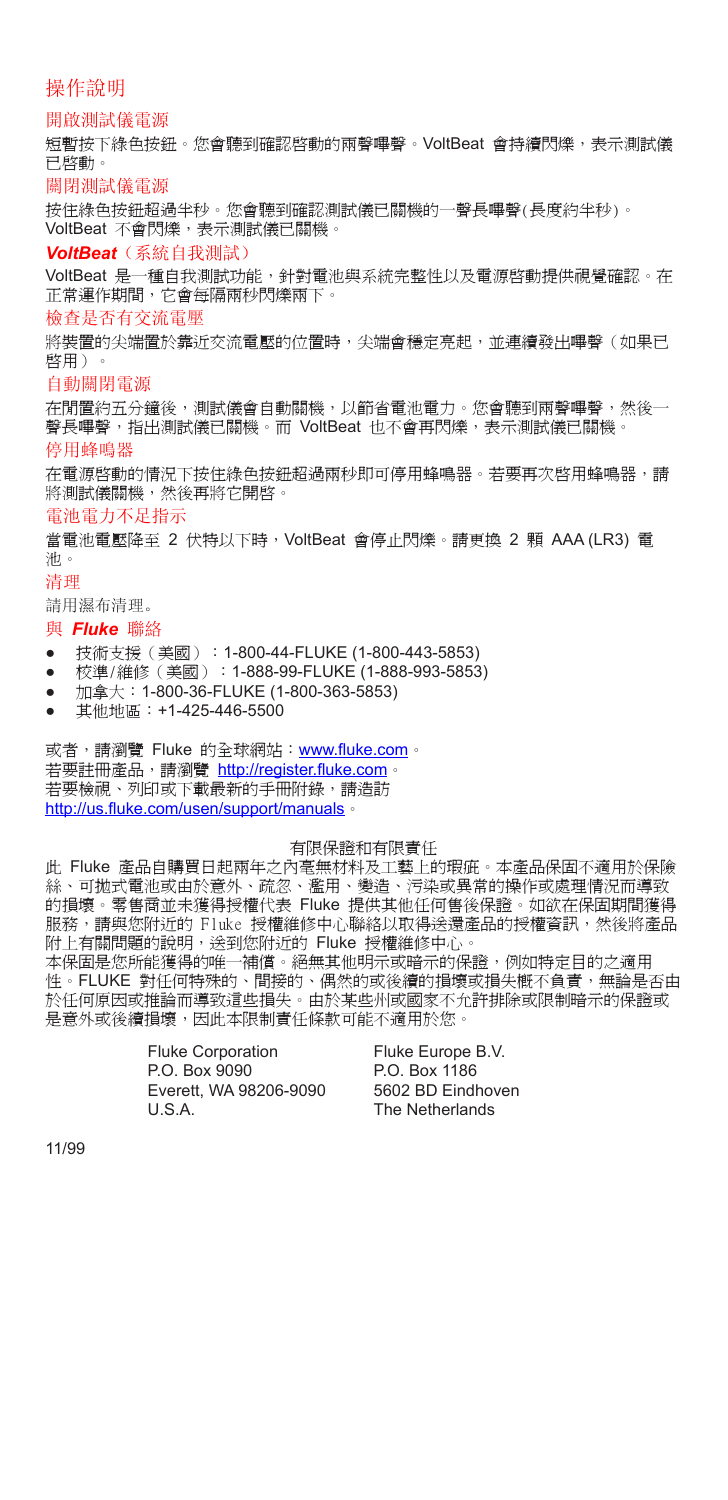

**1AC II VoltAlert**

说明书



# 首先阅读:安全须知

# WX 警告

为避免可能发生的触电或人身伤害:

- **●** 如果未依照制造商的指示使用本测试仪,则本测试仪提供的保护功能可能会受到影 响。
- 如果 VoltBeat 没有闪亮,请勿使用。
- 使用前后,在本产品的额定交流电压范围内,在已知带电的电源上进行测试,以确保<br>- 产品处于良好的工作状态。
- **●** 在使用本测试仪时,即使尖端没有发光,仍然可能会有电压存在。本测试仪指示了在 有电源(市电电源)电压产生足够强度静电场时的有效电压。如果场强很低,则本测 试仪可能不提供现场电压的指示。如果本测试仪不能检测到电压的存在,则会发生无<br>指示的情况,电压的存在可能会受到几种因素的影响,这些因素包括但是不限于:
	- **●** 屏蔽的电线/电缆
	- **●** 绝缘层的厚度和类型
	- **●** 离电压源的距离
	- **●** 防止有效接地的完全绝缘的使用物
	- **●** 凹处插座中的插孔/插座设计的差异
	- **●** 本测试仪和电池的状况
- **●** 如果测试仪已经损坏,或者测试仪无法正常工作,请勿使用。在使用前,要特别检查 探针的尖端是否开裂或者断裂。如怀疑有问题,要将测试仪送修。
- 请勿施加超过测试仪上标记的额定电压
- 要小心交流 30 伏以上的电压,因为这样的电压有发生触电的危险。<br>● 遵守当地和国家的安全规范。
- 
- **●** 依照当地或国家主管当局的规定使用适当的保护设备。

表 1. 符号

| ⊡                        | 双重绝缘。                                                |
|--------------------------|------------------------------------------------------|
| ⚠                        | 危险电压。有触电的危险。                                         |
| ⚠                        | 危险。重要信息。请见说明书。                                       |
| $\mathbf{G}_\mathrm{ss}$ | 符合加拿大和美国相关标准。                                        |
| $\epsilon$               | 符合欧盟的有关指令。                                           |
| C<br>N10140              | 符合澳洲有关标准。                                            |
| 亙                        | 请勿将本品作为未分类的城市废弃物处理。请访问 Fluke 网站了解回收信息。               |
| <b>CAT IV</b>            | 设备的设计可以使其免受初级供应电压水平所产生的瞬变的影响。(即: 电表或者高<br>架/地下公用事业)。 |

符合安全要求:符合 IEC 61010-1:2001、UL 61010-1(第二版)、CAN/CSA-C22.2 61010-1-04 和 ISA-82.02.01 标准 符合 EMC 要求:符合 IEC 61326-1:2006 标准 工作:交流 90 伏到交流 1000 伏 (A1/A2)、交流 200 伏到交流 1000 伏 (E1/E2/P1)、交流 20 伏到交流 90 伏 (LAC) 温度:工作:-10 到 50℃;储存:-10 到 50℃ 湿度:0% 到 95%(0 到 30℃) 高度:3000 米 污染等级:2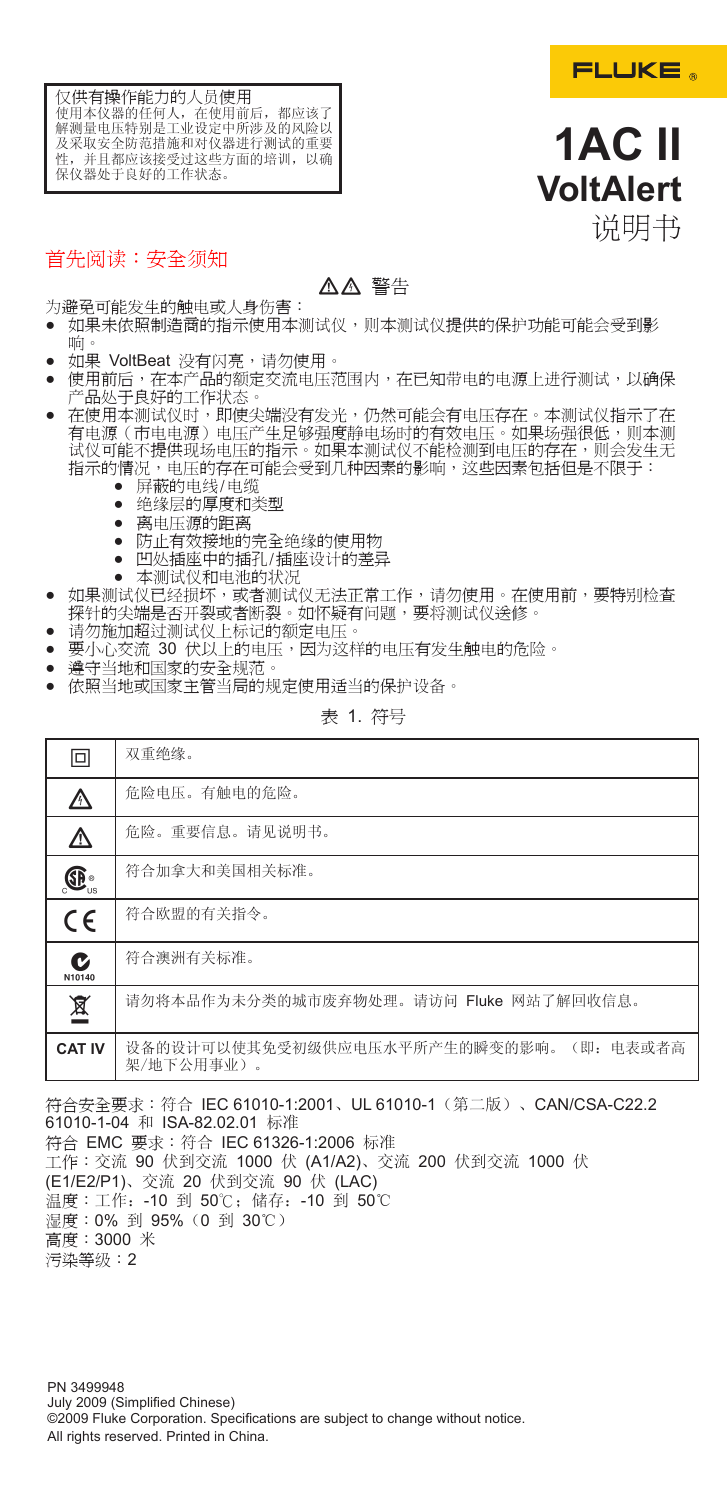# 操作说明

### 启动测试仪

短暂地按一下绿色的按钮。听是否有两声蜂鸣,如果有,则说明已经启动。如果看到 VoltBeat 连续闪亮,则表明测试仪可以使用了。

### 关闭测试仪

按下绿色按钮并保持超过半秒钟。听是否有一声半秒的长蜂鸣,如果有,则说明测试仪 已经停用。如果 VoltBeat 不闪亮,则表明测试仪已经不可以使用了。

### *VoltBeat*(系统自测)

VoltBeat 是一个自测特征,用于目视确认电池和系统的完整性以及开机状态。正常工作 过程中,它每两秒钟闪两下。

### 检查是否有交流电压存在

将仪器的尖端放在靠近交流电压处,则会在尖端产生稳定的发光,并且如果启用,会产 生连续的蜂鸣。

### 自动关机

在大约五分钟不用之后,测试仪会自动关机,以延长电池寿命。如果发出两声蜂鸣后, 紧接发出一声较长的单声蜂鸣,则表明测试仪已经关机。VoltBeat 不闪亮,则直观地表 明已经关机。

### 禁用蜂鸣器

在加电过程中,将绿色按钮按下并保持超过两秒钟,则蜂鸣器被禁用。如要再次启用蜂 鸣器,则要先关闭测试仪,然后再启动。

### 低电源提示

当电池电压降到 2 伏以下时, VoltBeat 就停止闪亮, 给出直观的提示。更换两节 AAA (LR3) 电池。

### 清洁

用湿布进行清洁。

### 联系 *Fluke*

- **●** 美国技术支持:1-800-44-FLUKE (1-800-443-5853)
- **●** 美国校准/修理:1-888-99-FLUKE (1-888-993-5853)
- **●** 加拿大:1-800-36-FLUKE (1-800-363-5853)
- **●** 世界各地:+1-425-446-5500

或者访问 Fluke 的网站 www.fluke.com。 要注册您的产品,请访问 http://register.fluke.com。 要查看、打印或者下载最新的说明书补充材料,请访问 http://us.fluke.com/usen/support/manuals。

#### 有限保证和责任限制

Fluke 公司保证本产品从购买之日起两年内,其材料和工艺将无任何缺陷。本项保证不 包括保险丝、一次性电池,或者因意外、疏忽、误用、改装、污染及非正常情况下的操 作或处理而造成的损坏。经销商无权以 Fluke 的名义提供其它任何保证。若要在保修期 内获得保修服务,请与您最近的 Fluke 授权服务中心联系,以获取有关产品退还的授权 信息,并将产品及故障说明寄至该服务中心。

本项保证是您唯一可以获得的补偿。除此以外,Fluke 不作其它任何明示或暗示的保 证,例如适用于某一特殊目的的保证。FLUKE 不应对基于任何原因或推测的任何特别、 间接、偶发或后续的损坏或损失负责。由于某些州或国家不允许将暗示保证或偶发或后 续损失排除在外或加以限制,故上述的责任限制或许对您不适用。

> Fluke Corporation P.O. Box 9090 Everett, WA 98206-9090 U.S.A.

Fluke Europe B.V. P.O. Box 1186 5602 BD Eindhoven The Netherlands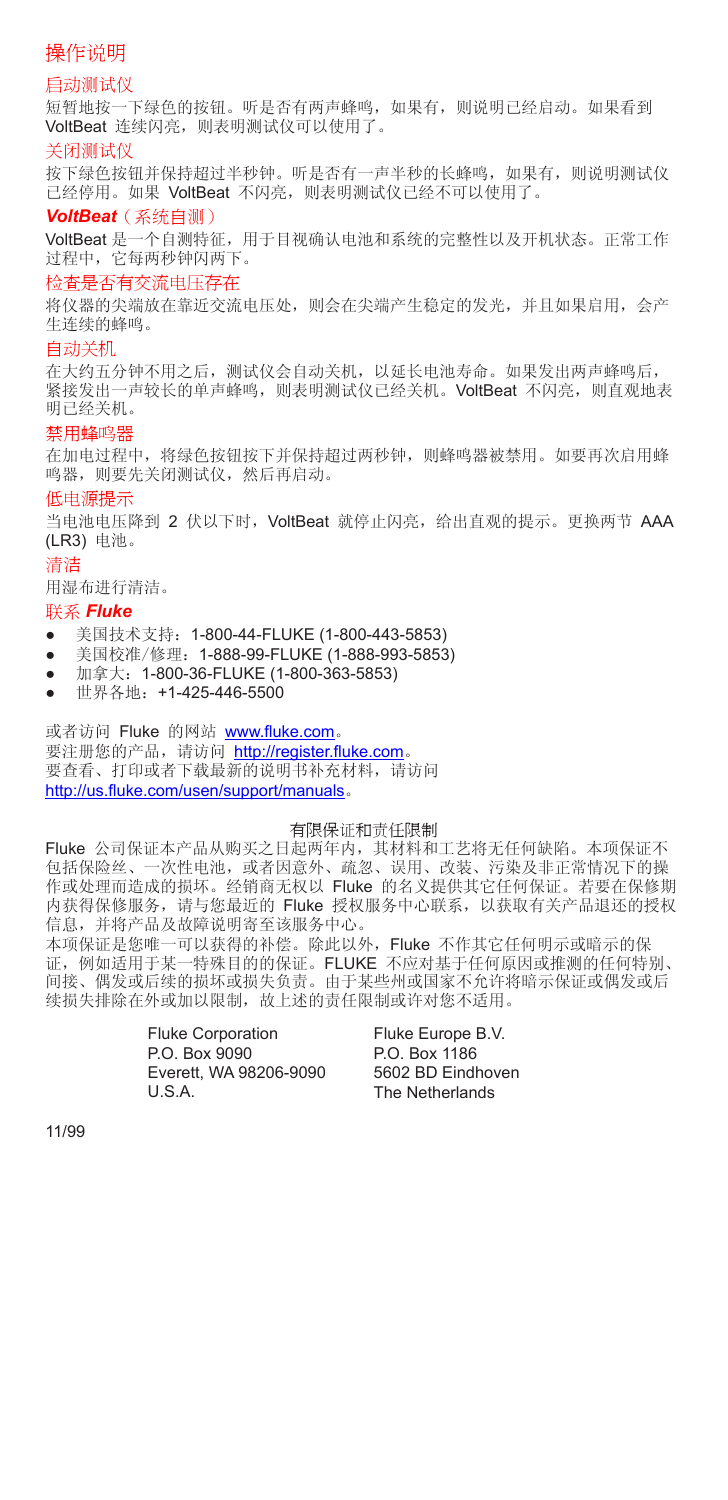### **สำหรับใช้โดยผู้เชี่ยวชาญ**

ผู้ที่กำลังใช้เครื่องมือวัดนี้ควรมีความรู้และได้รับก ารอบรมเกี่ยวกับอันตรายในการวัดแรงดันไฟฟ้า โ ดยเฉพาะอย่างยิ่งเกี่ยวกับมาตรฐานอุตสหกรรมแ ละการให้ความสำคัญกับคำเตือนเพื่อเพิ่มความปล อดภัยรวมถึงทำการทดสอบเครื่อมือวัดทั้งก่อนแล ะหลังการใช้งานเพื่อให้แน่ใจว่าเครื่องอยู่ในสภาพ ที่ใช้งานได้ปกติ

# FLUKE.

# **1AC II VoltAlert** คำแนะนำในการใช้งาน

# คำแนะนำ: ข้อมูลเกี่ยวกับความปลอดภัย

## $∆∆$ คำเตือน

**เพื่อหลีกเลี่ยงการเกิดไฟฟ้าดูดหรือการบาดเจ็บกับบุคคล:**

- **● ในกรณีที่เครื่องทดสอบไม่ได้ถูกใช้ตามข้อกำหนดของโรงงาน ระบบป้องกันของเครื่อ งทดสอบนี้อาจได้รับผลกระทบ**
- **● อย่าใช้งานถ้าไฟ VoltBeat ไม่กะพริบ**
- **● ทดสอบกับแหล่งจ่ายที่ทราบค่าแรงดันไฟฟ้ากระแสสลับและอยู่ภายในย่านของตัวเครื่ องทั้งก่อนและหลังการใช้เพื่อให้แน่ใจว่าเครื่องอยู่ในสภาพที่ใช้งานได้ดี**
- **● เมื่อใช้เครื่องทดสอบ ถ้าส่วนปลายยังไม่สว่าง คือยังคงมีแรงดันไฟฟ้าอยู่ เครื่องทดสอ บจะแสดงผลแรงดันที่มีอยู่ในรูปแบบความเข้มของสนามแม่เหล็กที่เกิดจากแหล่งจ่ายแ รงดัน (หลัก) ในกรณีที่ความเข้มของสนามแม่เหล็กต่ำ เครื่องทดสอบจะไม่แสดงแรงดั นปัจจุบัน การที่เครื่องไม่แสดงผลนั้นเกิดจากกรณีที่ไม่สามารถจับค่าแรงดันไฟฟ้าอาจ ได้รับผลกระทบจากปัจจัยต่างๆ หลายประการรวมกันแต่อาจไม่จำกัดถึง:**
	- **● สายชิลด์/สายเคเบิ้ล**
	- **● ความหนาและประเภทของฉนวน**
	- **● ระยะทางจากแหล่งจ่ายแรงดัน**
	- **● การใช้ isolateเพื่อแยกผลกระทบของกราวด์**
	- **● การใช้ซ็อกเก็ตเพื่อเชื่อมต่อ/การออกแบบซ๊อกเก็ตที่ต่างกัน**
	- **● สภาพของตัวเครื่องและแบตเตอรี่**
- **● ห้ามใช้ใช้เครื่องทดสอบที่มีลักษณะชำรุดหรือเครื่องทดสอบทำงานผิดปรกติ ตรวจสอ บปลายโพรบเพื่อหารอยแตกหรือรอยชำรุดก่อนการใช้ ในกรณีที่มีข้อสงสัยติดต่อศูน ย์บริการของเครื่อง**
- **● อย่าใช้กับย่านแรงดันไฟฟ้าที่มากกว่าที่ระบุไว้บนเครื่องทดสอบ**
- **● ควรใช้ด้วยความระมัดระวังเมื่อใช้กับแรงดันไฟฟ้ามากกว่า 30 Vac อาจเกิดไฟฟ้าช็อต**
- **● ให้ปฏิบัติตามข้อกำหนดด้านความปลอดภัยของท้องถิ่นและของประเทศ**
- **● ใช้เครื่องมือป้องกันตามที่หน่วยงานที่เกี่ยวข้องของท้องถิ่นหรือของประเทศกำหนดไว้**

## **ตารางที่ 1 สัญลักษณ์**

| ⊡                                             | หมฉนวน 2 ชั้น                                                                                                                        |
|-----------------------------------------------|--------------------------------------------------------------------------------------------------------------------------------------|
| ⚠                                             | แรงดันไฟฟ้าที่เป็นอันตราย เสี่ยงต่อไฟฟ้าช็อต                                                                                         |
| ⚠                                             | เสี่ยงต่ออันตราย ข้อมูลสำคัญ ดูคำแนะนำในการใชงงาน                                                                                    |
| $\textcircled{\textbf{F}}_{\text{\tiny{us}}}$ | สอดคล้องกับมาตรฐานที่เกี่ยวข้องของสหรัฐอเมริกาและแคนาดา                                                                              |
| $C \in$                                       | สอดคล้องกับข้อกำหนดของสหภาพยุโรป                                                                                                     |
| C<br>N10140                                   | สอดคลองกับมาตรฐานของออสเตรเลีย                                                                                                       |
| 亙                                             | ้ไห้ามมิให้ทิ้งผลิตภัณฑ์นี้รวมกับขยะอื่นๆ ที่ไม่ได้รับการแยก ไปที่ เว็บไซท์ของ Fluke สำหรับ<br>ขอมูลในการนำกลับมาใช <sup>้</sup> ใหม |
| <b>CAT IV</b>                                 | ้อปกรณ์ได้รับการออกแบบมาเพื่อป้องกันจากระดับแรงดันกระแสไฟฟ้าหลัก (เช่น มิเตอร์ไฟฟ้า<br>หรืออุปกรณ์ที่ใช้ในสาธารณูปโภค/ผังใต้ดิน)     |

**ข้อตกลงความปลอดภัย**ตามมาตรฐาน IEC 61010-1:2001, UL 61010-1 (2nd ed.), CAN/ CSA-C22.2 No. 61010-1-04, และ ISA-82.02.01 **ข้อตกลง EMC** ตามมาตรฐาน IEC 61326-1:2006 **ช่วงการทำงาน** 90 V ac ถึง 1000 V ac (A1/A2), 200 V ถึง 1000 V ac (E1/E2/P1), 20 V ถึง 90 V ac (LAC) **ช่วงอุณหภูมิ** ที่ใช้งาน -10 ถึง 50 °C การเก็บรักษา : -10 to 50 °C **ความชื้น** 0 % ถึง 95 % (0 ถึง 30 °C) **ความสูง** 3000 เมตร **ระดับมลภาวะ**2